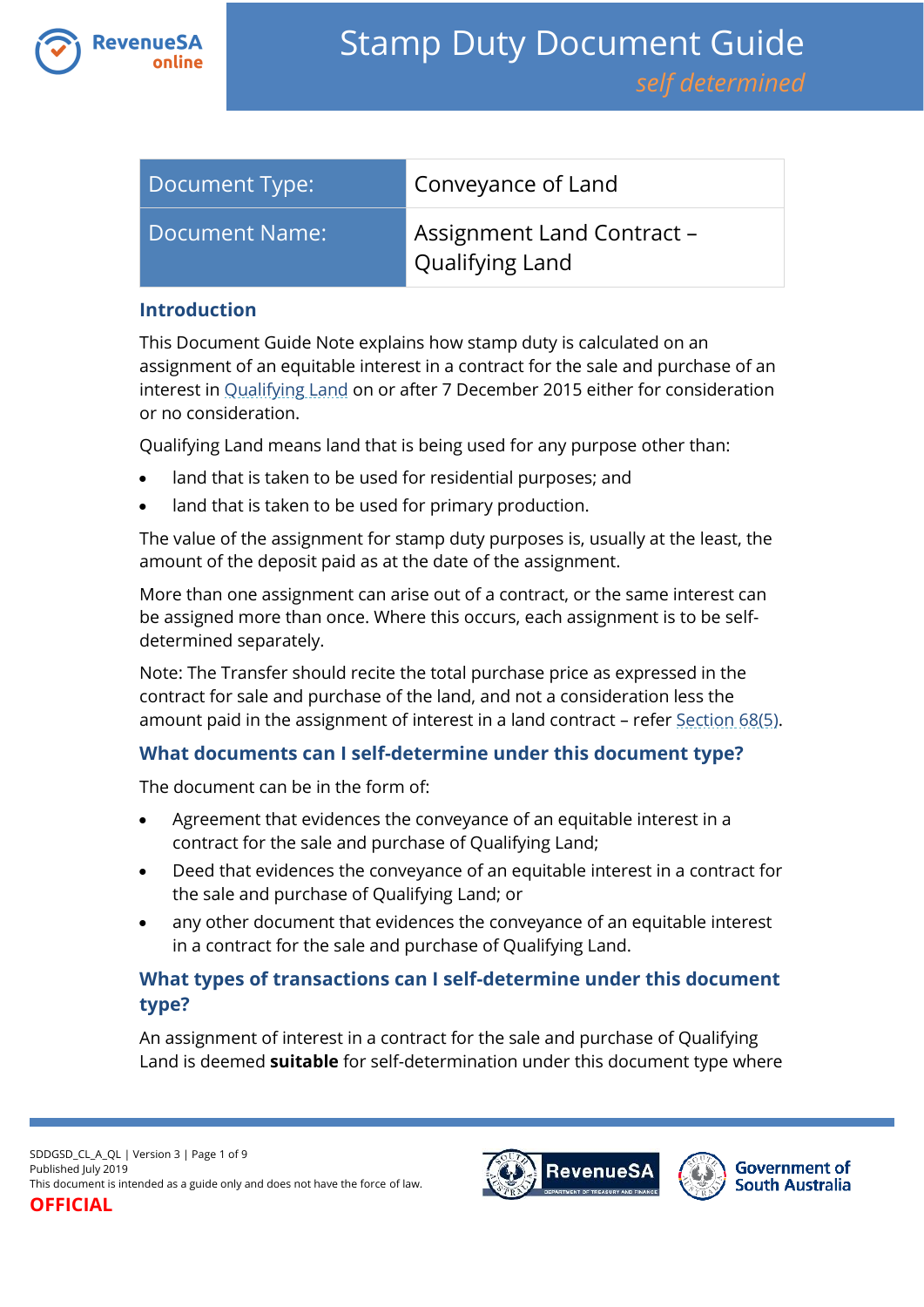

the assignment is pursuant to a contract for the sale and purchase of the land dated on or after 7 December 2015.

The document can be self-determined under this document type regardless of whether:

- the parties are related or unrelated; and/or
- the assignment is for a full interest or a fractional interest.
- there is consideration or no consideration passing from the assignee to the assignor.

The following similar transactions cannot be self-determined under this document type:

If the assignment of interest relates to residential land or primary production Land, refer to the document type:

### [Conveyance of Land | Assignment Land Contract](https://www.revenuesa.sa.gov.au/stampduty/stamp-duty-document-guide/self-determined/conveyance-of-land/sddgsd_cl_a_rpp)

# **What evidence do I need to retain for audit purposes?**

For audit purposes, you will need to retain the following documentation either in paper form or electronic form:

- a copy of the documents that assigns the interest in the land contract;
- evidence that a stamp duty determination has been made (i.e. Certificate of Stamp Duty, Document ID or stamped document); and
- copy of the relevant contract for the sale and purchase of the Qualifying Land.

# **What Section(s) of the** *Stamp Duties Act 1923* **applies?**

- Section 2
- Section 60
- Section 60A
- $\bullet$  Section 68(5)
- Section 71(3)

# **What stamp duty is payable on this document?**

The assignment is chargeable with *ad valorem* conveyance stamp duty. The stamp duty is charged on either the **consideration** or **value** of the interest being assigned, WHICHEVER IS THE GREATER. Usually, the value of the assignment is, at least, the amount of the deposit paid as at the date of the assignment.

If the transfer is for no consideration, stamp duty is calculated on the **market value**.

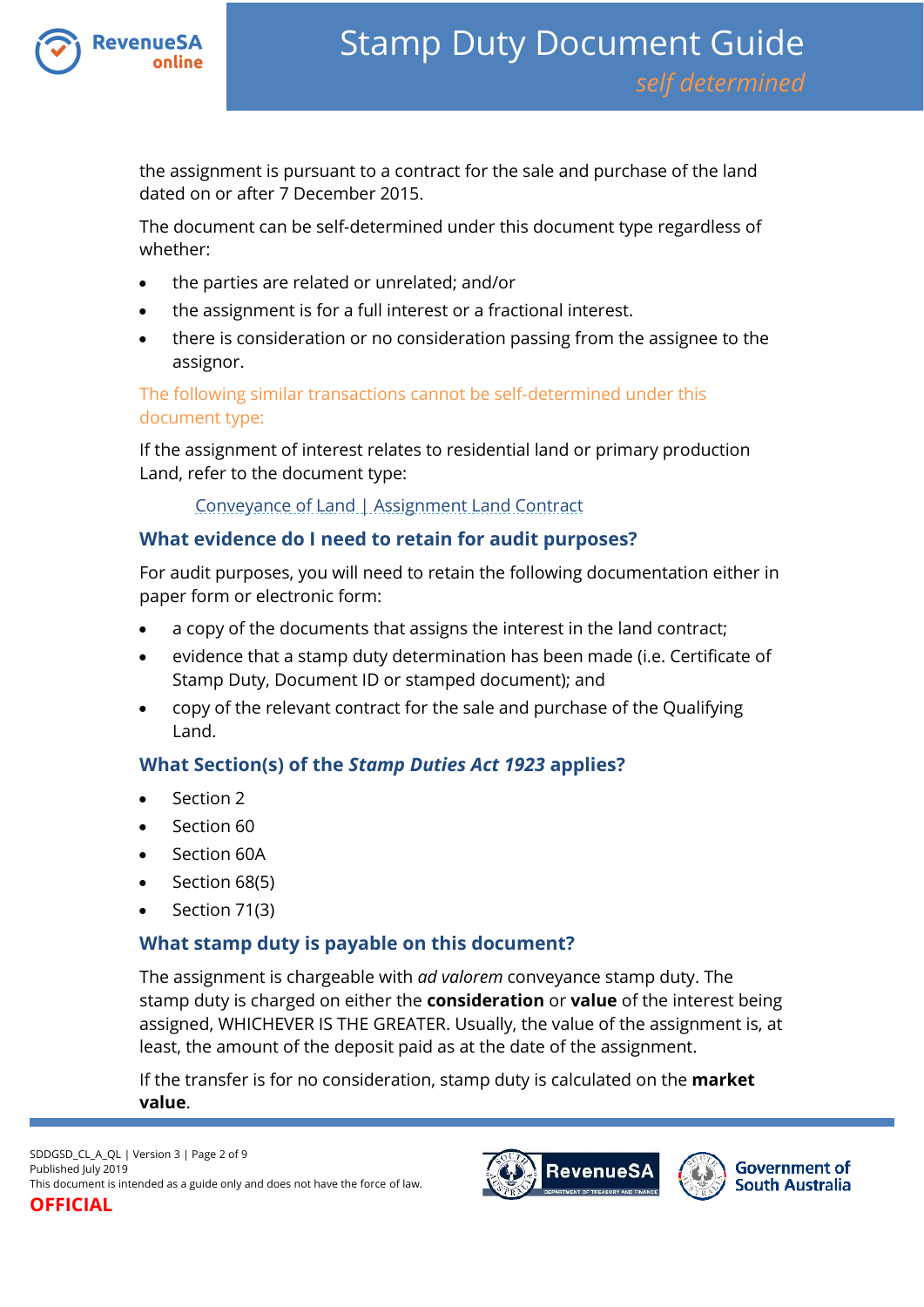

The assignment document should state (if applicable) if the assignment consideration includes the amount of the deposit.

Where no deposit is paid and the contract is assigned for consideration, the stamp duty is charged on the consideration using the *ad valorem* conveyance rate of stamp duty.

If the deposit in the contract for sale and purchase of the Qualifying Land secured by a bank guarantee **and** the assignment document is drawn in Deed form, and the assignment is for no consideration, the document must be selfdetermined under this document type.

If the deposit in the contract for sale and purchase of the land is secured by a bank guarantee and the contract is now being assigned for a consideration, the stamp duty is charged on the consideration.

The document is chargeable with *ad valorem* conveyance stamp duty subject to the Qualifying Land stamp duty reduction. The stamp duty is charged on the **consideration** for the assignment to purchase land.

| Date contracted entered into             | <b>Stamp duty Reduction</b> |
|------------------------------------------|-----------------------------|
| on or before 6 December 2015             | No reduction                |
| Between 7 December 2015 and 30 June 2017 | 1/3 reduction               |
| Between 1 July 2017 and 30 June 2018     | 2/3 reduction               |
| From 1 July 2018                         | Full reduction              |

The relevant stamp duty reduction is applied:

Application of the stamp duty reduction is based on the date of the Assignment.

# **Examples**

Assignment of an interest in a contract for a consideration same as the deposit

Pam contracts to sell Qualifying Land to Jim for \$120 000 and a deposit of \$10 000 is paid.

Jim then assigns his interest in the contract to Bob for a consideration of \$10 000.

Stamp duty is calculated on the greater of the value of the deposit or the consideration. With this transaction, the value of the deposit is equal to the consideration of \$10 000 (i.e. \$100 stamp duty), i.e. the contact is being assigned for an amount equal to the deposit. The assignment of interest in the



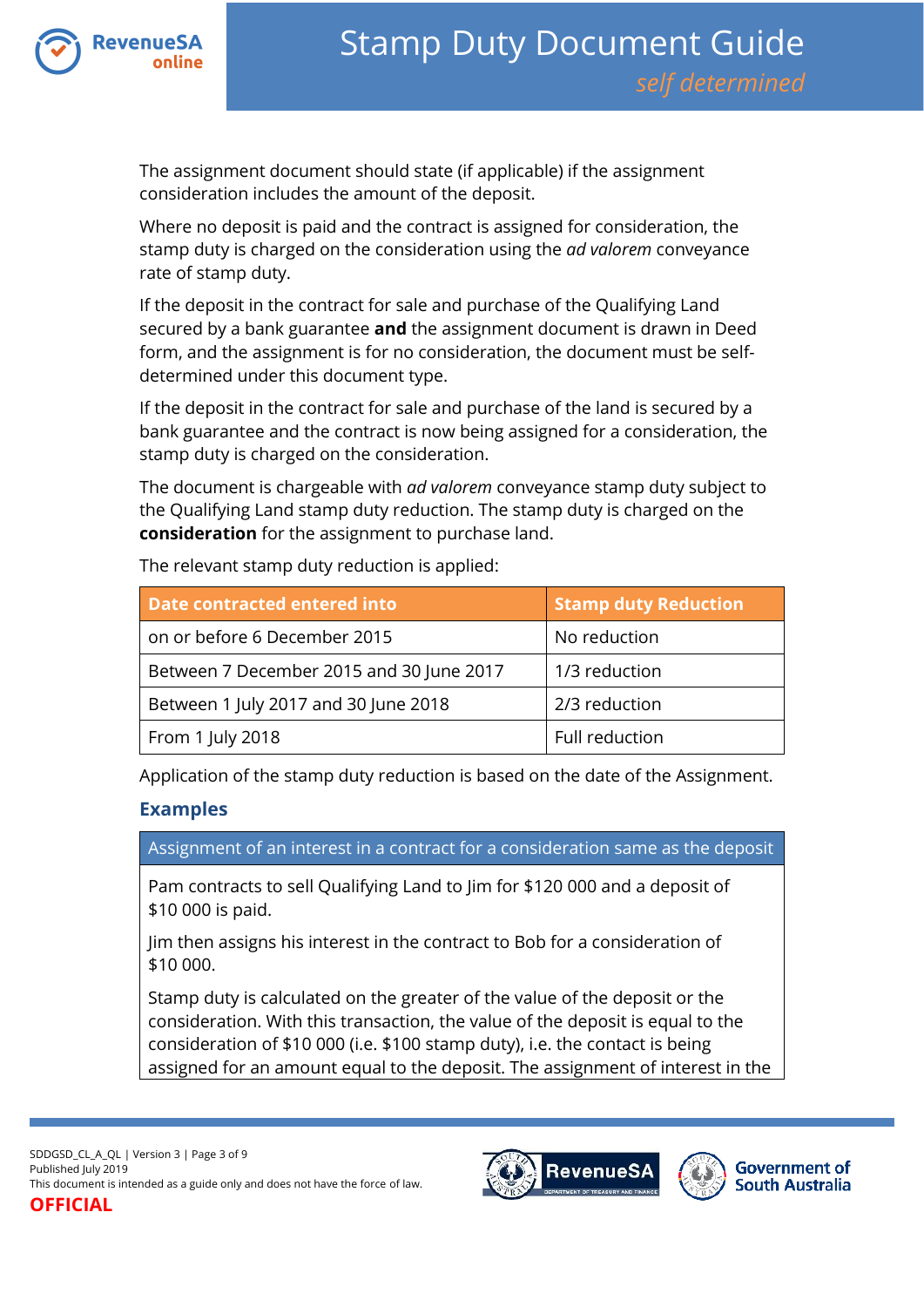

contract is self-determined under this document type and the relevant stamp duty reduction is applied.

At settlement, Bob pays Pam \$110 000 and the Transfer states \$120 000 in the consideration panel as per the contract. Stamp duty is charged on \$120 000 and the document is self-determined under the document type

[Conveyance of Land | Qualifying Land](https://www.revenuesa.sa.gov.au/stampduty/stamp-duty-document-guide/self-determined/conveyance-of-land/sddgsd_cl_ql)

Assignment of an interest in a contract for a consideration greater than the value of the deposit

Megan contracts to sell Qualifying Land to John for \$260 000 and a deposit of \$10 000 is paid.

John then assigns his interest in the contract to Fred for a consideration of \$20 000, which includes the deposit of \$10 000

As the consideration paid for the assignment is **greater** than the value of the deposit, *ad valorem* conveyance stamp duty is charged on \$20 000 and the relevant stamp duty reduction is applied.

At settlement, Fred pays Megan \$250 000 and the Transfer states \$260 000 in the consideration panel as per the contract. Stamp duty is charged on \$260 000 and the document is self-determined under the document type:

[Conveyance of Land | Qualifying Land](https://www.revenuesa.sa.gov.au/stampduty/stamp-duty-document-guide/self-determined/conveyance-of-land/sddgsd_cl_ql)

# Assignment of an interest in a contract for less than the deposit

Lisa contracts to sell Qualifying Land to Pam for \$85 000 and a deposit of \$8000 is paid.

Pam then assigns her interest in the contract to Tom for \$2000.

Stamp duty is calculated on the value of the deposit, (\$8000). As this is **greater** than the consideration, *ad valorem* conveyance stamp duty is charged on \$8000 and the relevant stamp duty reduction is applied.

At settlement, Tom pays Lisa \$77 000 and the Transfer states \$85 000 in the consideration panel as per the contract. Stamp duty is charged on \$85 000 and the document is self-determined under the document type:

[Conveyance of Land | Qualifying Land](https://www.revenuesa.sa.gov.au/stampduty/stamp-duty-document-guide/self-determined/conveyance-of-land/sddgsd_cl_ql)



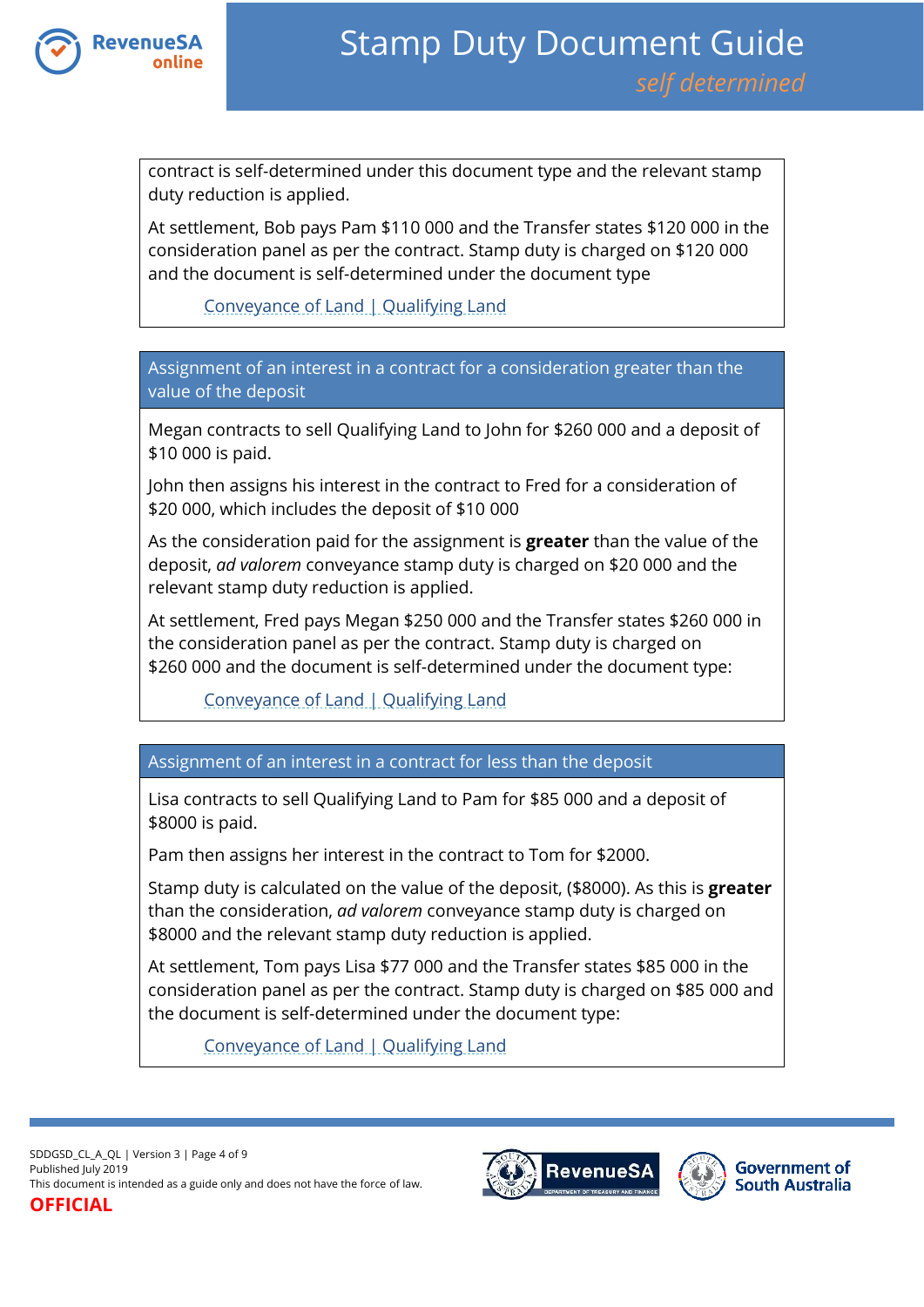

#### Assignment of an interest in a contract for no consideration.

Frank contracts to sell Qualifying Land to Michael for \$385 000 and a deposit of \$10 000 is paid.

Michael then assigns his interest in the contract to Tom for no consideration.

Stamp duty is calculated on the value of the deposit, (\$10 000). As this is **greater** than the consideration, *ad valorem* conveyance stamp duty is charged on \$10 000 and the relevant stamp duty reduction is applied.

At settlement, Tom pays Frank \$375 000 and the Transfer states \$385 000 in the consideration panel as per the contract. Stamp duty is charged on \$385 000 and the document is self-determined under the document type:

[Conveyance of Land | Qualifying Land](https://www.revenuesa.sa.gov.au/stampduty/stamp-duty-document-guide/self-determined/conveyance-of-land/sddgsd_cl_ql)

# Multiple assignments resulting from the same contract

Ann contracts to sell 10 separately titled Qualifying Land allotments to Bob for \$1 200 000 and pays a deposit of \$120 000 i.e.10%. Bob then assigns each allotment to 10 separate unrelated purchasers.

- Allotments 1 to 7, consideration is \$120 000 each, assigned for \$12 000 each
- Allotment 8, consideration is \$150 000 assigned for \$20 000
- Allotment 9, consideration is \$80 000, assigned for \$5000
- Allotment 10, consideration is \$130 000, assigned for \$45 000

Duty on the assignments for allotments 1-7 is calculated on the consideration of \$12 000 as this is equal to the value of the assigned interest and the relevant stamp duty reduction is applied.

Duty on the assignment for allotment 8 is calculated on the consideration of \$20 000 as this is greater than the assigned value i.e.10% of \$150 000 is \$15 000 and the relevant stamp duty reduction is applied.

Duty on the assignment for allotment 9 is calculated on the value of \$8000 i.e. 10% of \$80 000 is \$8000, as this is greater than the consideration and the relevant stamp duty reduction is applied.



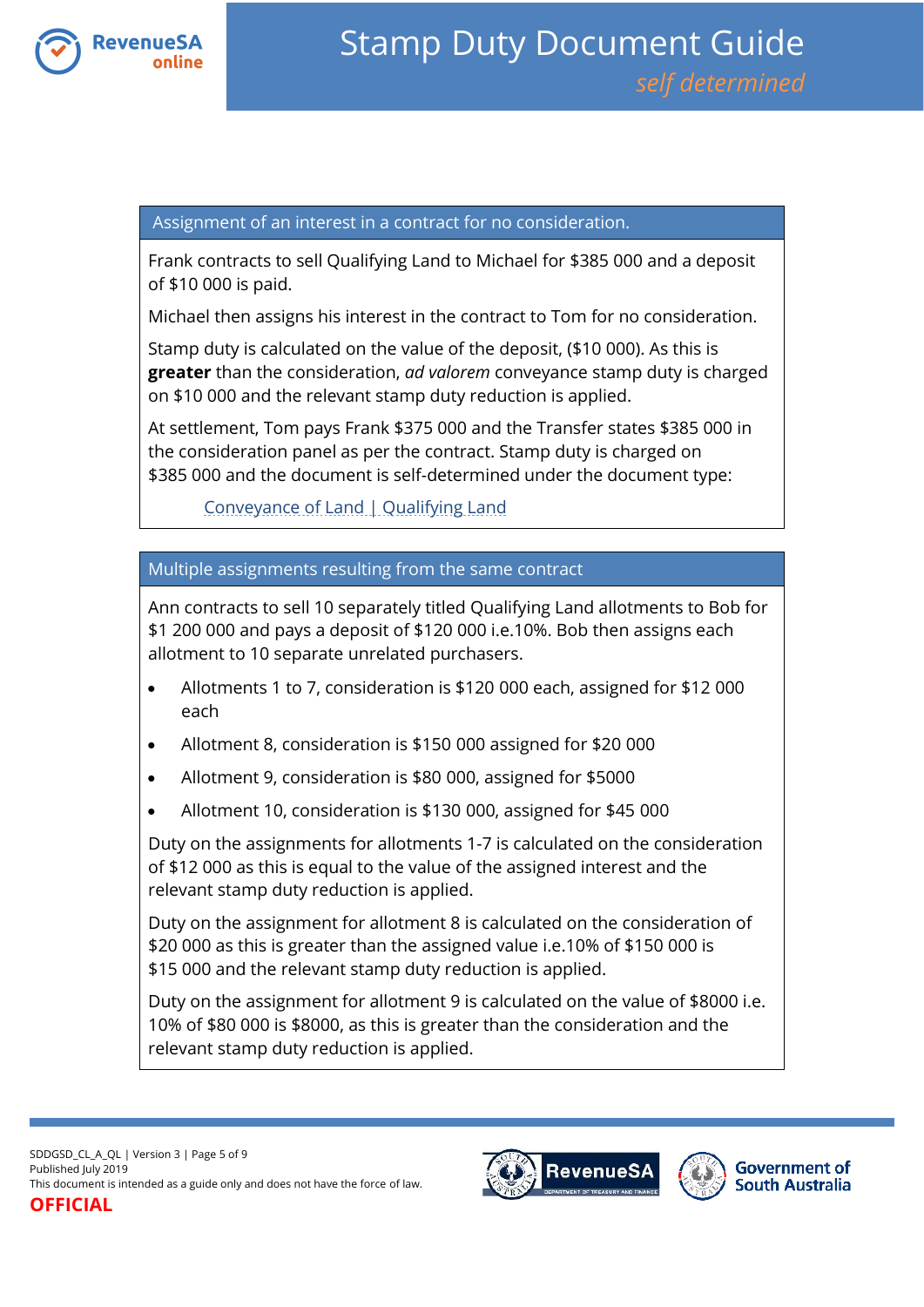

Duty on the assignment for allotment 10 is calculated on the consideration of \$45 000 as this is greater than the assigned value i.e.10% of \$130 000 is \$13 000 and the relevant stamp duty reduction is applied.

Section 67 does **not** apply to either the assignments or the transfers of land, **providing** the Commissioner is satisfied that there is no arrangement or understanding between the assignees/transferees to use any of the allotments together (i.e. this is not considered to be substantially one transaction or one series of transactions).

Note: The value for each assignment is calculated as a proportion of the total deposit paid compared to the consideration paid for the particular allotment.

The amounts recited in the consideration panel of each of the 10 transfers must add up to the contract consideration.

### Series of Assignments resulting from the same contract

Jo contracts to sell Qualifying Land to Fred and a deposit of \$10 000 is paid.

Fred assigns his interest in the contract to Dave for a consideration of \$20 000. As the consideration is **greater** than the value, stamp duty is charged on \$20 000 using the *ad valorem* conveyance rate of stamp duty and the relevant stamp duty reduction is applied

Dave then assigns his interest to Helen for a consideration of \$15 000, *ad valorem* conveyance stamp duty is charged on the consideration of \$15 000 and the relevant stamp duty reduction is applied.

#### Assignment secured by a deposit guarantee

Greg contracts to sell Qualifying Land to Mark for \$555 000 and agrees to a deposit of \$55 000. Mark secures this deposit by way of a deposit guarantee.

Mark assigns his interest in the contract to Tracy.

As no monetary deposit has been paid, the assignment is chargeable with \$1 stamp duty. Enter a nominal consideration of \$100 or less in RevenueSA Online (but not \$0). The contract is deemed to have a nominal value and cannot have a nil value.

Note: Deposit guarantee is also known as a bank guarantee or similar.

#### Assignment of a half interest in a contract

SDDGSD\_CL\_A\_QL | Version 3 | Page 6 of 9 Published July 2019 This document is intended as a guide only and does not have the force of law. **OFFICIAL**



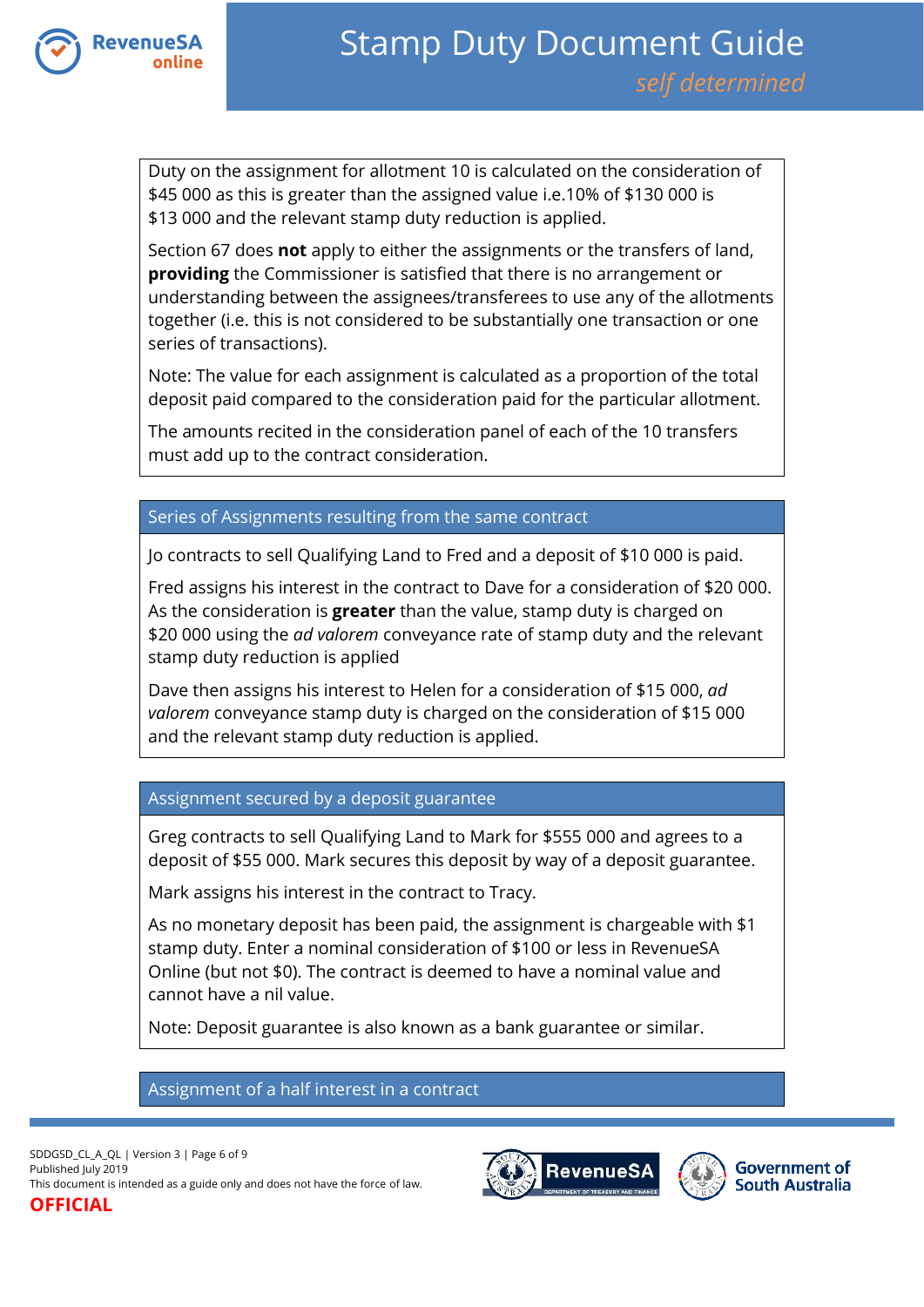

Lisa contracts to sell Qualifying Land to Pam for \$85 000 and a deposit of \$8000 is paid.

Pam then assigns a half interest in the contract to Tom for \$2000.

Stamp duty is calculated on the value of half of the deposit, (\$8000). As this is greater than the consideration, *ad valorem* conveyance stamp duty is charged on \$4000 and the relevant stamp duty reduction is applied

At settlement, Tom pays Lisa \$77 000 and the Transfer states \$85 000 in the consideration panel as per the contract. Stamp duty is charged on \$85 000 and the document is self-determined under the document type:

[Conveyance of Land | Qualifying Land](https://www.revenuesa.sa.gov.au/stampduty/stamp-duty-document-guide/self-determined/conveyance-of-land/sddgsd_cl_ql)

#### Assignment of an interest in a contract for no consideration

Pam contracts to sell Qualifying Land to Jim for \$120 000 and a deposit of \$10 000 is paid.

Jim then assigns his interest in the contract to Bob for **no** consideration.

Stamp duty is calculated on the value of the deposit (\$10 000) using the *ad valorem* voluntary conveyance rate of stamp duty and the relevant stamp duty reduction is applied. The assignment of interest in the contract is selfdetermined under this document type.

At settlement Bob pays Pam \$110 000 and the Transfer states \$120 000 in the consideration panel as per the contract. Stamp duty is charged on \$120 000 and the document is self-determined under the document type:

[Conveyance of Land | Qualifying Land](https://www.revenuesa.sa.gov.au/stampduty/stamp-duty-document-guide/self-determined/conveyance-of-land/sddgsd_cl_ql)

# Assignment of a half interest for no consideration

Lisa contracts to sell land to Pam for \$85 000 and a deposit of \$8000 is paid.

Pam then assigns a half interest in the contract to Tom for **no** consideration.

Stamp duty is calculated on the value of half of the deposit (\$4000) using the *ad valorem* voluntary conveyance rate of stamp duty and the relevant stamp duty reduction is applied.

At settlement Tom and Pam pay Lisa \$77 000 and the Transfer states \$85 000 in the consideration panel as per the contract. Stamp duty is charged on \$85 000 and the document is self-determined under the document type:

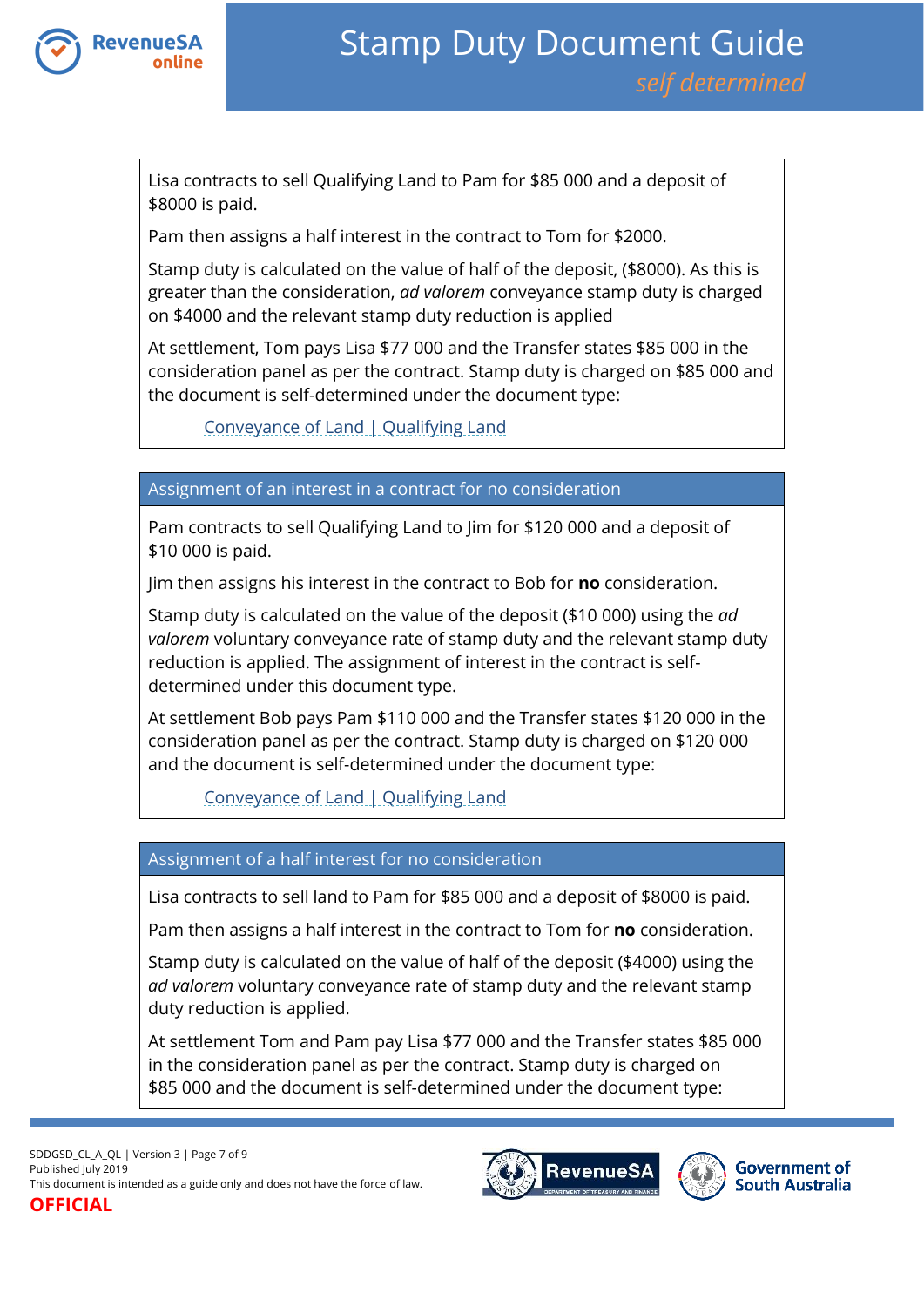

[Conveyance of Land | Qualifying Land](https://www.revenuesa.sa.gov.au/stampduty/stamp-duty-document-guide/self-determined/conveyance-of-land/sddgsd_cl_ql)

#### Multiple assignments resulting from the same contract

Ann contracts to sell 10 separately titled allotments to Bob for \$1 200 000 and pays a deposit of \$120 000, i.e. 10%. Bob then assigns each allotment to 10 separate unrelated purchasers for no consideration.

- Allotments 1 to 7, consideration is \$120 000 each, assigned for no consideration.
- Allotment 8, consideration is \$150 000 assigned for no consideration.
- Allotment 9, consideration is \$80 000, assigned for no consideration.
- Allotment 10, consideration is \$130 000, assigned for no consideration.

Duty is calculated as follows:

- Duty on the assignments for allotments 1-7 is calculated on \$12 000 as this is the value of the assigned interest, i.e. 10% of \$120 000.
- Duty on the assignment for allotment 8 is calculated on \$15 000 as this is the value of the assigned interest, i.e. 10% of \$150 000.
- Duty on the assignment for allotment 9 is calculated on \$8 000 as this is the value of the assigned interest, i.e. 10% of \$80 000.
- Duty on the assignment for allotment 10 is calculated on \$13 000 as this is the value of the assigned interest, i.e. 10% of \$130 000.

Note: the value of the assigned interests totals \$120 000 which is equivalent to the deposit.

The value for each assignment is calculated as a proportion of the total deposit paid compared to the consideration paid for the particular allotment.

Section 67 does **not** apply to either the assignments or the transfers of land, **providing** the Commissioner is satisfied that there is no arrangement or understanding between the assignees/transferees to use any of the allotments together (i.e. this is not considered to be substantially one transaction or one series of transactions).

Note: The amounts recited in the consideration panel of each of the 10 transfers must add up to the contract consideration.